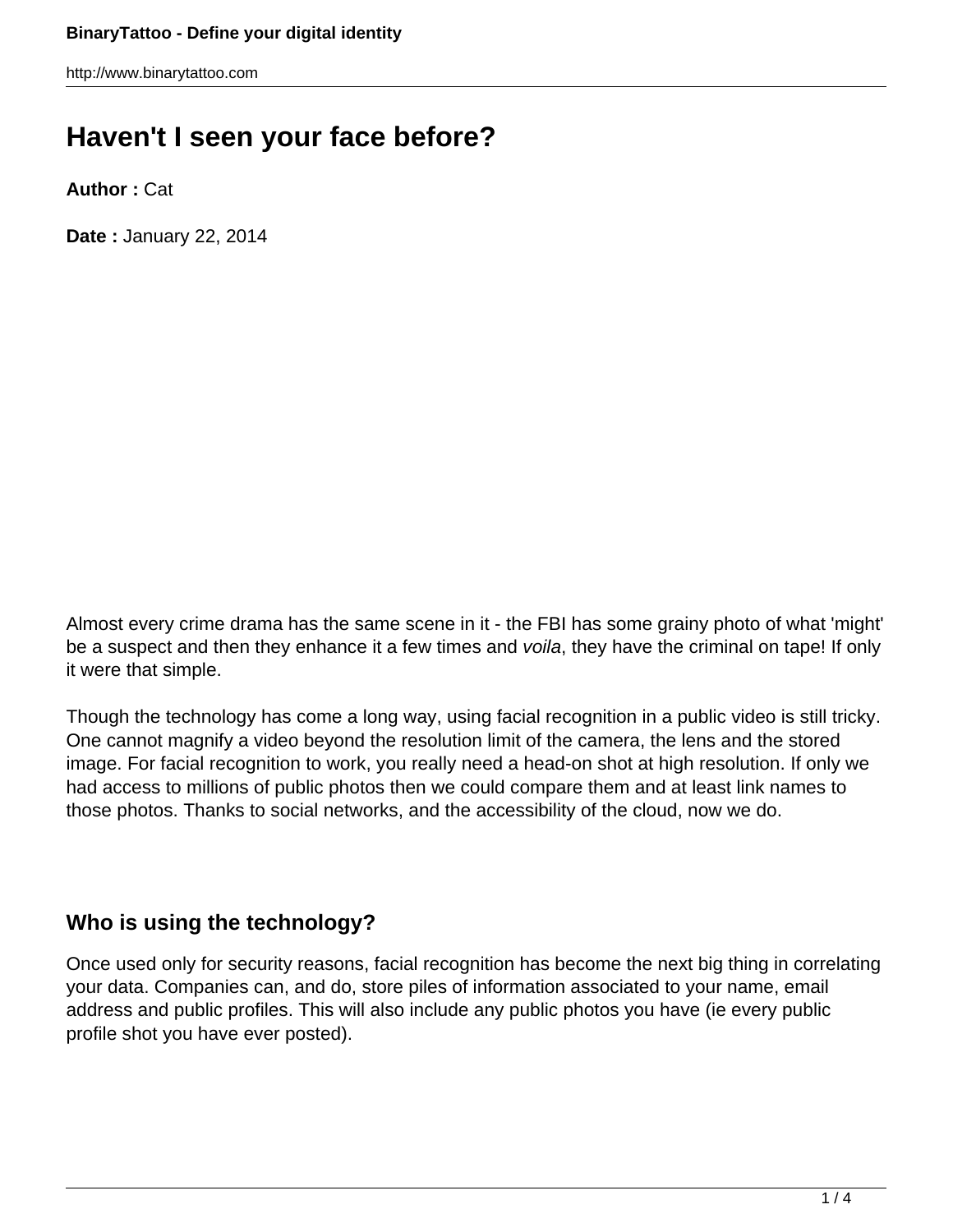- **Personal Use:** iPhoto, a photo organization software, allows you to tag people in your photos and attach names to the faces. After it has a handful of names, it runs a simple algorithm on the face characteristics and will begin to suggest future tags to new photos. I find this very useful to organize a huge set of photos, by person, on my home computer, BUT the information stays there.
- **Social Networks:** This same technology is used to help identify your friends in your posted photos (only available in the US). Facebook can suggest tagging a friend based on other photos it has of that person that you have tagged. The catch here is that if the photo is public then so is the tag. If you are tagged, now that photo too has been added to your 'file'.
- **Commercial Apps:** Enter in the next generation of use, Name Tag. This app is currently in beta with Google glass. Rather than entering in a still photo and comparing it against a database, NameTag allows you to look at the person in real-time and retrieve the same data. As mentioned above, you still need a clear and close, heads-on image, but it means someone could potentially glance at you through Google Glass and then be presented all your public data without you even knowing. The app company touts this as a great way to meet interesting people but others might view this as a huge breach of privacy. NameTag's database is Opt Out, which means once the service is running, you will need to go to their site to have yourself removed. They currently have 12.5 million public photos.
- **Government:** This is not a secret. They have access to photos from passports, driver's licences and criminal mug shots. At least that database is not available outside government use. Some countries have started using facial recognition for border crossing. This works because of the photos on file and the cooperative subject who positions themselves at the right angle and lighting for facial match.



**How it works**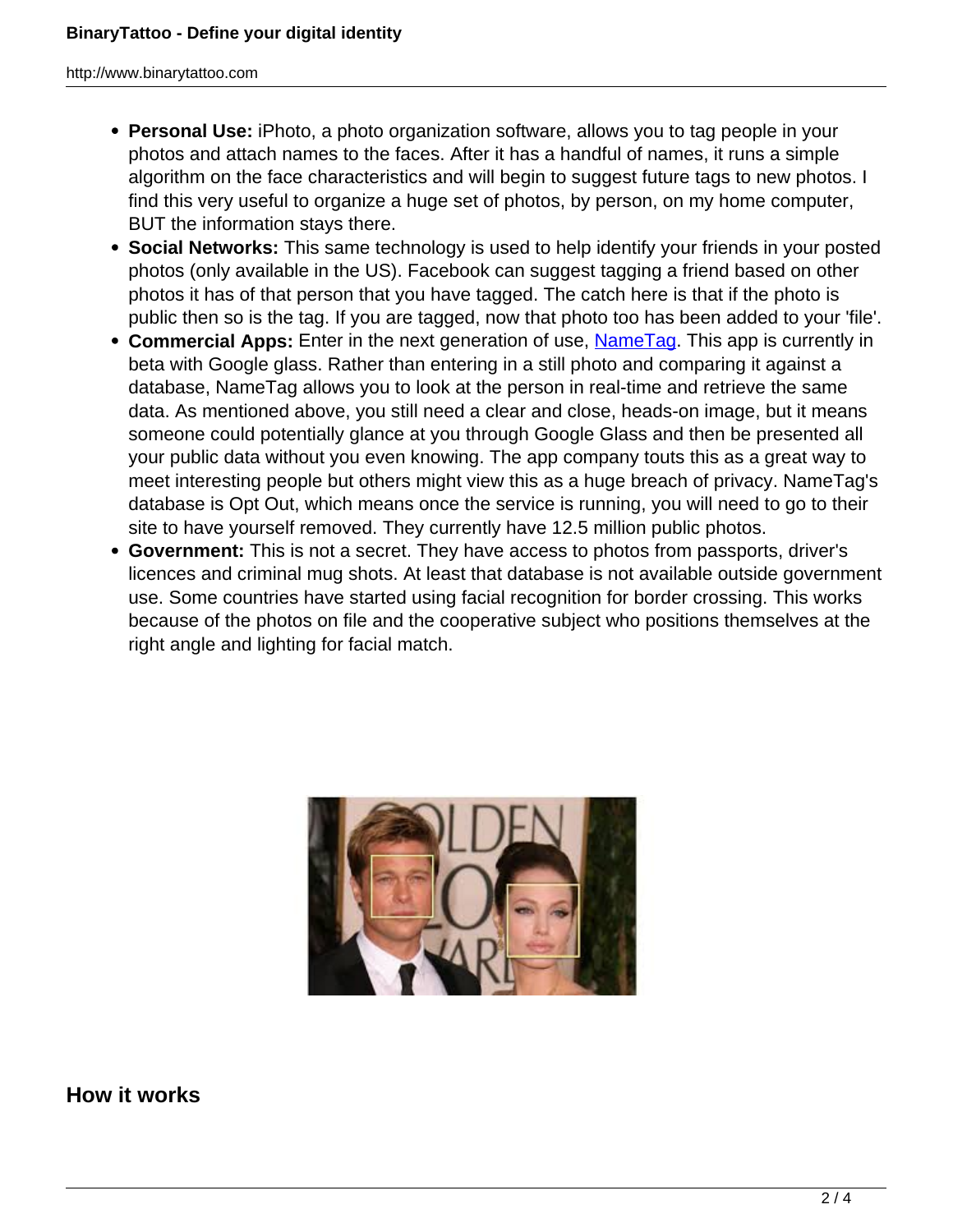There are two parts to the process; Facial Detection and Facial Recognition. To detect a face the software looks for major facial features (eyes, nose, mouth) and the shadows that surround them. This simple algorithm exists in many digital cameras today. To deter this detection, you need only obscure a facial feature. This could be done by wearing sun glasses, a face mask or by having hair dangling over your face.

Now that we have a face, we need to determine its specific characteristics for recognition. This is called a **Faceprint**. A more sophisticated software might measure over 100 points on a face. The simplest needs the following 5:

- Distance between the eyes
- Width of the nose
- Depth of the eye sockets
- The shape of the cheekbones
- The length of the jaw line



There are a handful of algorithms that the software can now use to attempt to find your face in a sea of others. Clearly the more data it is has, the better the chances of making a match. Newer technologies include 3D matching for greater angles and profiles, as well as facial textures to capture identifiable skin imperfections and marks.

### **Accuracy**

For video, the best recognition software is currently used by casinos and their success rate is still